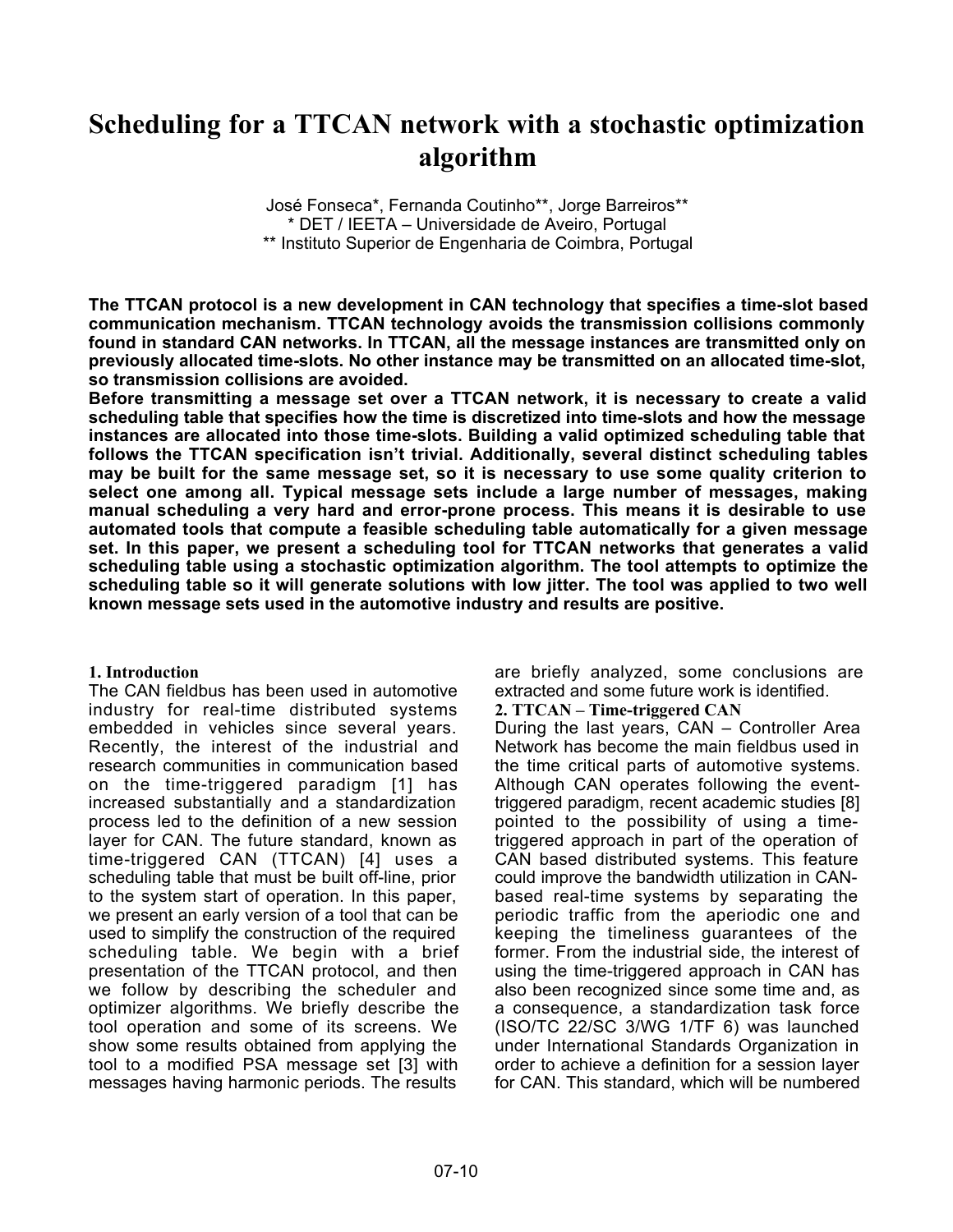11898-4, is already known as TTCAN, from Time-Triggered Controller Area Network.

In TTCAN, a special node, the time master, is responsible for the transmission of a systolic message, the reference message, which is used to achieve synchronization between the fieldbus nodes. The reference message marks the start of a time slot called the Basic Cycle (BC). The BC may be divided in different types of windows, namely, the exclusive windows and the arbitrating windows. An exclusive window is used to transmit a specific periodic message. An arbitrating window may be used to transmit any message, provided it gains the bitwise arbitrating process as in normal CAN operation and provided it finishes transmission before the end of the window, thus guaranteeing temporal isolation between the different types of traffic.

The complete traffic pattern in a TTCAN system consists in a fixed number of consecutive BCs and is named the System Matrix or Matrix Cycle (SM). In figure 1, an example of a system SM is presented. There, it is possible to notice one of the major restrictions in the SM construction, which is the column like organization. All the windows of the same column in every BC must be of the same size. With this organization it is possible to define a set of trigger instants (offsets from the reference message) which is kept constant from BC to BC all along the SM, thus simplifying the TTCAN controllers hardware. Once the MC is defined, it is possible to merge two (or more) consecutive arbitrating windows in the same BC in order to facilitate the transmission of normal CAN messages. Finally, The other major restriction is in the number of BCs per SM, which must be an integer power of two.



Figure 1 Example of a Matrix Cycle in TTCAN. In TTCAN, the system matrix must be defined off-line. All the nodes must have stored the correspondent information prior to the start of operation. Details about TTCAN operation modes, synchronization techniques and other specification details can be found in [4], [5] and in the draft standard.

**3. Building a schedule**

The process of off-line scheduling a message set in the case of a TTCAN network consists in building the system matrix (SM). It includes:

- The determination of the number of columns.
- The determination of the number of rows.
- The definition of the duration of each column.
- The indication of the message to be transmitted in each cell (row, column).

This must be done respecting the messages' period and duration. In what concerns the period, the first approach is to keep the average period of each message identical to the respective instantaneous period. This is done using the appropriate number of message instances in the system matrix. The average period is equal to the duration of SM divided by the number of message instances. In what concerns the messages' duration, this determines the column width.

In spite of these restrictions and of the one imposed to the number of Basic Cycles as indicated in section 2, it is usually possible to build several distinct system matrixes for the same message set. Consequently, it is possible to assess the quality of the schedule in the System Matrix according to some pre-defined criterion.

In the present case we use a cost function based on the sum of the message jitter values. Jitter is determined for every instance of every message all over the system matrix. The cost function is weighted by the system matrix duration. The correspondent expression is the following:

$$
Jitter = \frac{1}{M} \sum_{p} \sum_{i} \left| e_i^{p} - a_i^{p} \right|
$$

where  $e_i^p$  is the expected beginning time of transmission of instance i of message p,  $a_i^p$  is the actual beginning time and  $^M$  is the duration of the system matrix.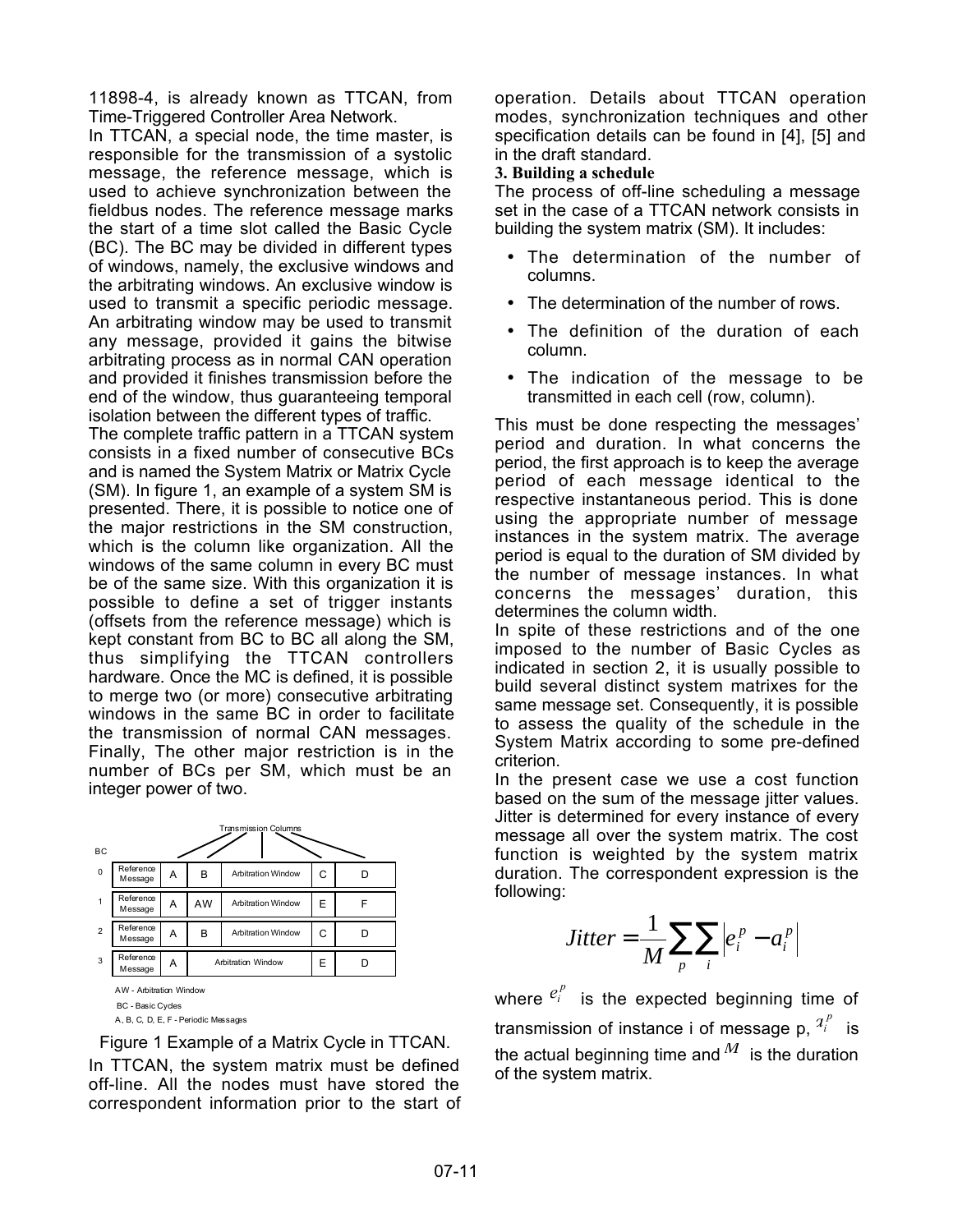Considering now the automatic tool operation, the required phases needed to build the system matrix are the following:

- Scheduling.
- Optimization.

The first corresponds to the generation of a feasible set of distinct system matrixes (SMs). The second does the selection of the best SMs according to the cost function above.

In order to be able to maintain the average period of every message, the SMs duration, *M* , must be the least common multiple of the messages' periods (it could also be an integer multiple of it). The average period is kept with  $M/P_i$  instances of every message i of period

# *Pi* during the SM.

The first phase, scheduling, includes the following steps:

- 1. Determination of the maximum number of lines of the system matrix.
- 2. Message allocation.
- 3. Free time redistribution.

Ignoring the restriction about the number of basic cycles, it is obvious that the maximum number of lines in the SM is bounded by:

$$
L_{\max} = \frac{M}{T_{\max}}
$$

where  $T_{\text{max}}$  is the maximum transmission time of all the messages in the set.

Before starting the allocation process, the automatic tool generates an ordered set *<sup>I</sup>* which includes every instance of every message in the initial set. This set is organized by decreasing order of the message transmission time *<sup>T</sup>* :

$$
I = \left\{I_1^1, I_1^2, \ldots, I_1^{K_1}, I_2^1, \ldots, I_2^{K_2}, \ldots, I_n^1, \ldots, I_n^{K_n}\right\}
$$

with <sup>*n*</sup> being the number of different messages in the initial set and:

$$
K_i = \frac{M}{P_i}
$$
 and

$$
T_1 = T_{\text{max}} > T_2 > ... > T_r
$$

The next step in the operation of the tool consists in defining a random number of lines:

$$
L \le L_{\max}
$$

Then, the tool removes the first *L* instances in  $I$  and allocates them in the first column of the system matrix. The tool repeats this last step until all instances in  $I$  are removed, thus obtaining a SM with the following number of columns,  $\#C$  :

$$
\#C = \left[\frac{\#I}{L}\right]
$$

As the longer messages are taken into consideration first, #*C* is minimum.

At this moment it is possible to determine the minimum duration of the basic cycle for this particular system matrix:

$$
D_{BC} = \sum_{i=1}^{\#C} D_i
$$

with  $D_i$  being the duration of each column.

With this value it is possible to determine if the set is schedulable which happens when:

$$
D_{BC} \leq \frac{M}{L}
$$

If the set is schedulable then there is some free time available in each basic cycle:

$$
t_{free} = \frac{M}{L} - D_{BC}
$$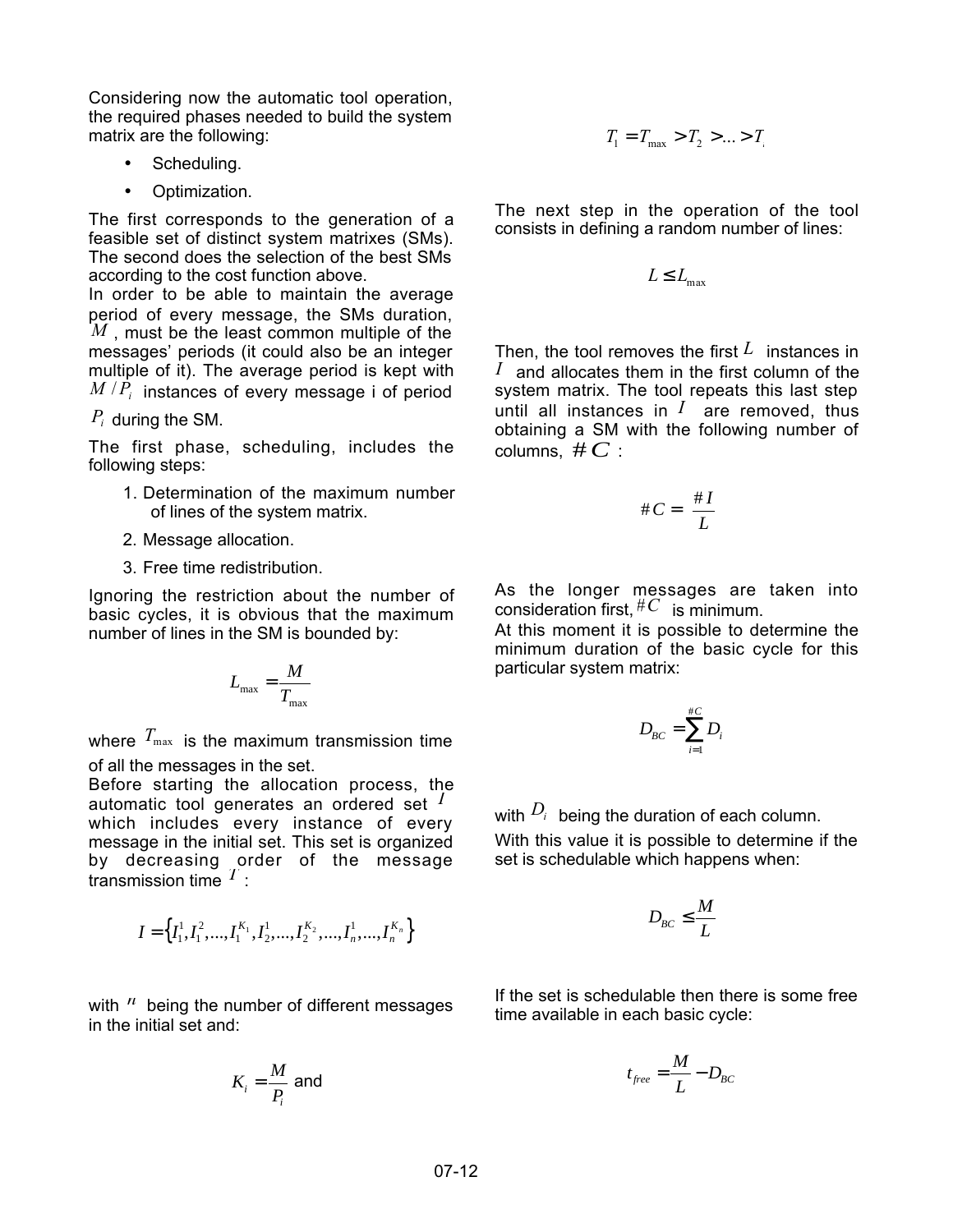The tool inserts a free column between each two occupied columns and redistributes the free time randomly between the first ones. This is the only random factor in the construction of the first set of system matrixes.



Figure 2 - Example of a first System Matrix, after an initial random transformation.

## **3.1 Optimization process**

The optimization process uses a set of feasible system matrixes built as described previously. These matrixes, considered the initial population in a similar way to genetic algorithms, will be subject to random transformations. These transformations must guarantee that the matrixes are still feasible afterwards. The cost function defined above determines the quality of the matrixes.

The complete set of steps in this process is the following:

- 1. Generation of the initial population;
- 2. Diversification of the population;
- 3. Random selection of a matrix;
- 4. Application of a random transfor-mation to the selected matrix;
- 5. Evaluation of the cost function for this matrix.
- 6. If this matrix is worse than the worst matrix in the population then it is eliminated, otherwise it replaces the latter;
- 7. Repeat steps 4 to 6 till the pre-defined maximum number of iterations is attained.

Considering step 1, the number of elements that constitute the initial population is defined previously by the user. The scheduler generates then a feasible system matrix as it was explained before.

In step 2 the tool applies to the elements of the population a random transformation without

caring about quality. This originates some diversity in the initial population. This operation ends the initialization process.

Now the main body of the optimization algorithm is attained. The algorithm is based on a steady state genetic algorithm [6], [7]. However, we called it a stochastic algorithm, as we couldn't find any simple process to apply crossover keeping the system matrixes feasible.

Another issue regarding the completion of the algorithm is the number of iterations. In fact, it is impossible to define an absolute value for the cost function that could be used in every message set. Jitter depends on the transmission load and on the relationship between the messages' periods. The number of iterations must then be pre-imposed by the user. It is easy to choose an adequate value after running a couple of optimization processes.

## **4. A brief look at the tool and some results**

Before starting the operation of the tool, the optimization settings must be initialized (figure 3). These are the number of runs, the number of iterations, the size of the initial population and the probabilities of each transformation.

| Number of runs <sup>-</sup>                |                 |  |
|--------------------------------------------|-----------------|--|
| Number of runs                             | l1              |  |
| Single run duration                        |                 |  |
| Number of iterations                       | 1000            |  |
| Population dimension <sup>®</sup>          |                 |  |
| Number of alternative settings 50          |                 |  |
| Optimization transformation probabilities: |                 |  |
| Column swap                                | 20              |  |
| Cell swap                                  | 20              |  |
| Free time distribution                     | 20              |  |
| Vertical mirrror                           | 20              |  |
| Horizontal mirror                          | $\overline{20}$ |  |
|                                            |                 |  |
|                                            | <b>Ok</b>       |  |

Figure 3 – Initialization of parameters.

After, a message set must be chosen from a file or a new one must be created. The tool has also the adequate editing screen (figure 5).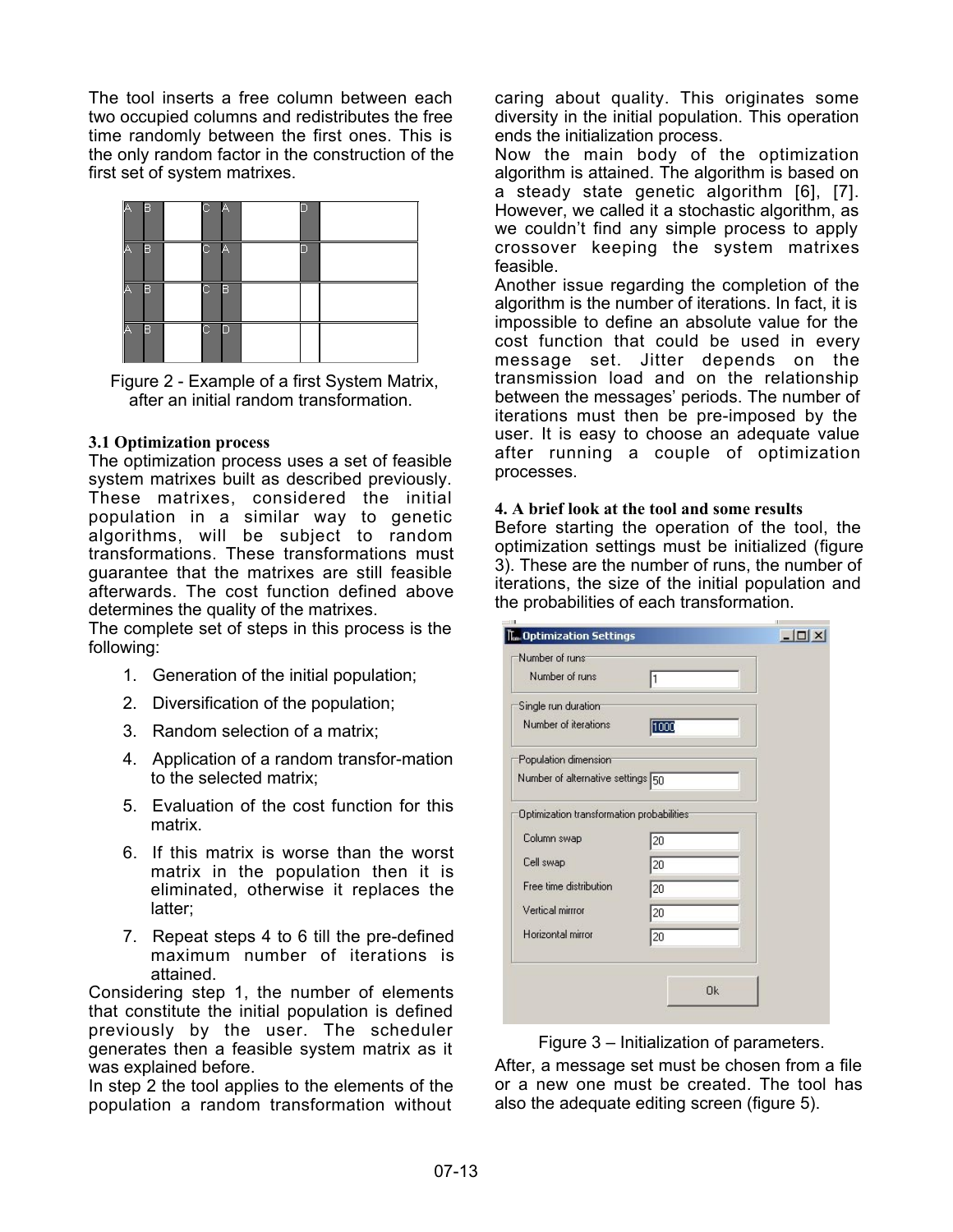When this is done, it is possible to run the optimization tests. When the message set has not too many messages, the user can get a flavor of the final optimized schedule directly from the main tool screen (figure 6). The accurate results can be obtained from an output file. An example is shown in figure 4.

In [9] it was shown that the optimization tool was able to schedule the well known SAE [2] and PSA [3] message sets which are often used as benchmarks for fieldbus based distributed systems. The messages in the sets have nonharmonic periods so, it is only possible to reduce jitter, which was achieved by the tool, but it is impossible to eliminate it.

In order to verify if the tool is able to find a zero jitter solution, we decided to use a modified PSA message set in which the messages' periods were slightly reduced in order to become harmonic. The messages' parameters are the ones in figure 5.

| Config                                     |
|--------------------------------------------|
| Pop size:10                                |
| Nr of iterations: 20000                    |
| Probabilities                              |
| column swap:20                             |
| cell swap:20                               |
| free time distrib:20                       |
| horiz mirror :20                           |
| vertical mirror :20                        |
| <i>Rows:8</i>                              |
| Columns:12                                 |
| Column duration:                           |
| 808 736 1040 1040 1096 844 584 1427        |
| 260 736 773 656                            |
| <i>Scheduling matrix:</i>                  |
| (-1 represents an empty cell, other        |
| values are the index of the message        |
| (with the same order that<br>was           |
| defined in the input file))                |
| 4 6 0 10 -1 -1 3 -1 -1 8 -1 1              |
| 5 6 0 9 -1 -1 3 -1 -1 2 -1 1               |
| 4 6 0 -1 -1 -1 3 -1 -1 8 -1 1              |
| 11 6 0 7 -1 -1 3 -1 -1 2 -1 1              |
| 4 6 0 10 -1 -1 3 -1 -1 8 -1 1              |
| $5\ 6\ 0\ -1\ -1\ -1\ 3\ -1\ -1\ 2\ -1\ 1$ |
| $4 6 0 -1 -1 -1 3 -1 -1 8 -1 1$            |
| $-1$ 6 0 7 $-1$ $-1$ 3 $-1$ $-1$ 2 $-1$ 1  |
| <i>Jitter:0</i>                            |

| Figure 4 – Schedule with 0 jitter (output from |            |  |  |
|------------------------------------------------|------------|--|--|
|                                                | the tool). |  |  |

Some tenths of simulations were then made with that set. Several zero jitter solutions such as the one in figure 4 were obtained. We

noticed also many solutions with a very reduced jitter and some with jitter in two or three messages. It was clear that the number of iterations was enough to arrive to a steady population, so we think that the optimization often discovers just a local minimum. However, as the time to execute is just a few seconds in a normal PC, it is quick to make a reasonable number of optimizations and it is almost sure that a good schedule is found.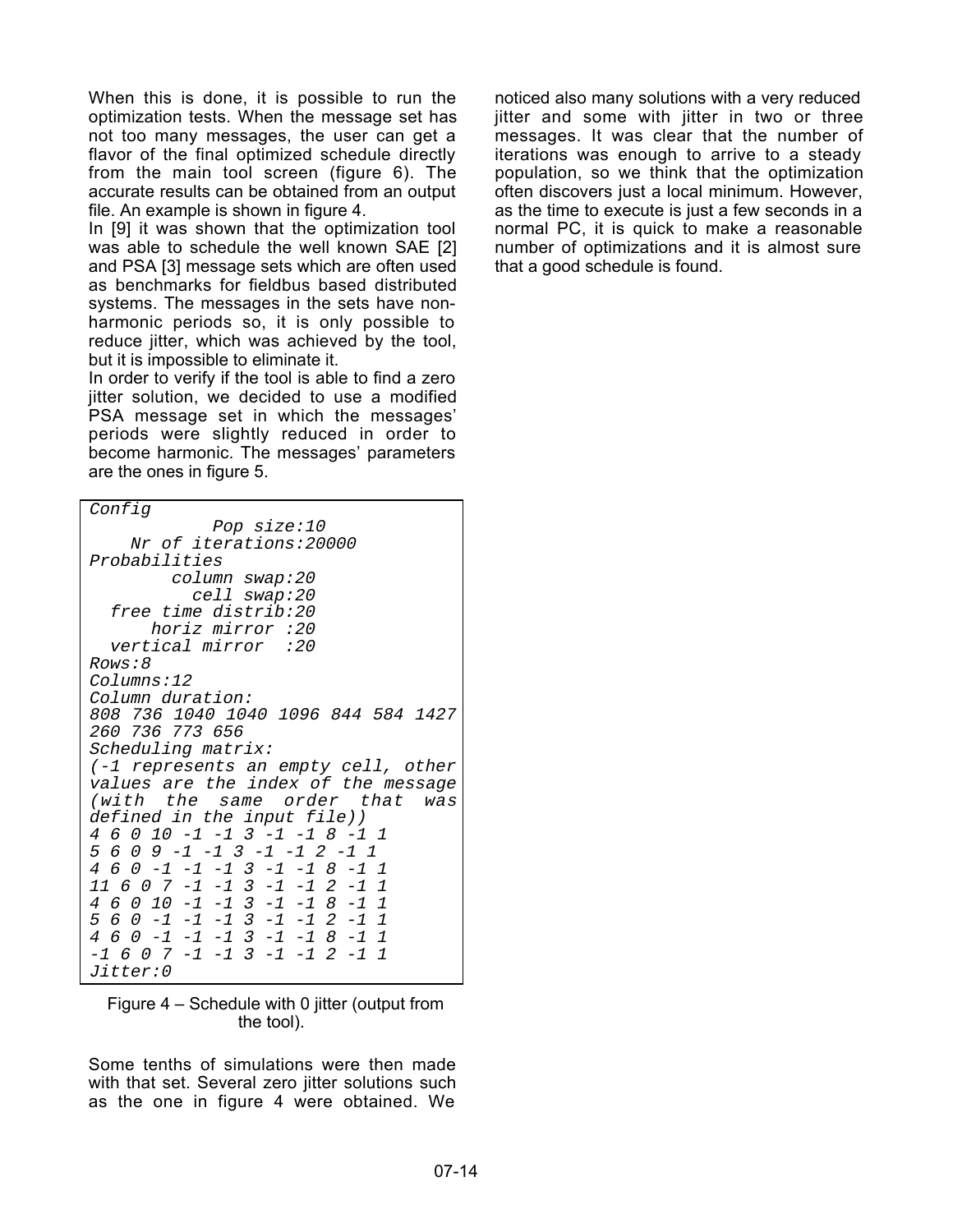| Message Description  | Period | Transmission time | Color |  |
|----------------------|--------|-------------------|-------|--|
| 1 engine controller  | 10000  | 1040              |       |  |
| 2 wheel angle sensor | 10000  | 656               |       |  |
| 3 engine controller  | 20000  | 656               |       |  |
| 4 AGB                | 10000  | 584               |       |  |
| 5 device x           | 20000  | 808               |       |  |
| 6 device x           | 40000  | 808               |       |  |
| 7 device x           | 10000  | 736               |       |  |
| 8 bodywork sensor    | 40000  | 808               |       |  |
| 9 device y           | 20000  | 736               |       |  |
| 10 engine controller | 80000  | 968               |       |  |
| <b>11 AGB</b>        | 40000  | 808               |       |  |
| 12 device x          | 80000  | 504               |       |  |

Figure 5 – View of the Create/Edit message screen with the modified PSA set.



Figure 6 – Main screen of the tool showing a schedule with 0 jitter (output from the tool).

#### **5. Conclusions**

We developed a scheduling and optimization tool capable of building the so-called system matrix for a TTCAN based network given a set of periodic messages. The tool, based on a stochastic algorithm similar to a genetic one, always generates a valid scheduling solution for

feasible sets. An optimization phase applies different transformations to the schedule in order to refine the solution so that message jitter can be reduced or, if possible, eliminated. The tool has been tried with SAE and PSA message sets and could find several zero jitter schedules with a modified version of this last set.